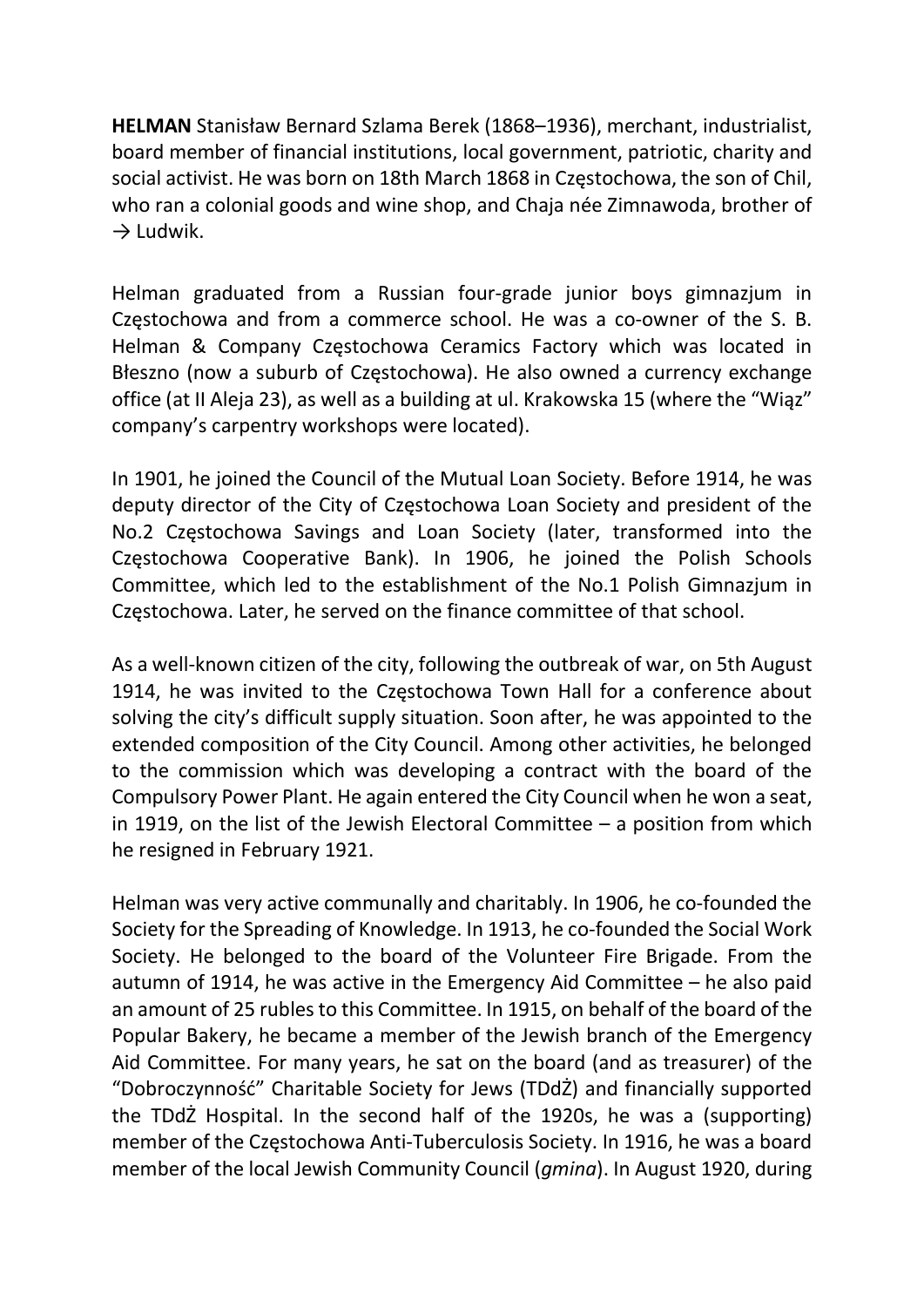the war with the Bolsheviks, he financially helped the Committee to Aid the Polish Soldier (operating through the Częstochowa Jewish gmina).

He lived at II Aleja 28. Presumably, from the beginning of the 1930s, he lived in Warsaw, but kept in contact with Częstochowa. (Circa 1936, he paid for the roof of the New Beit Ha'Midrash).

He died on 20th May 1936 in Warsaw, and was buried on 22<sup>nd</sup> May in the Jewish cemetery in Częstochowa (grave No. 1036 II).

He married Michalina née Hejman (14th July 1871 Praszka – 7th April 1914 Altheide, germany), the daughter of Bolesław and Rozalia née Poznański. They had four children:

- $\bullet \quad \Rightarrow$  Bolesław,
- Jerzy (3rd November 1896 Częstochowa–1941?), engineer, who worked in his father's ceramics factory. He was a ceramics appraiser for the Chamber of Commerce and Industry in Sosnowiec. During the war, in 1940, he was in Wilno, later hiding in Warsaw. Betrayed by a szmalcownik [blackmailer], he was murdered when trying to escape from a transport heading to the Treblinka extermination camp.

The other children were:

- Adolf (1899 Częstochowa–), who, in 1917, matriculated from the H. Sienkiewicz Society of Schools Gimnazjum in Częstochowa, and
- Roza (Róża) Helena (1907 Częstochowa–).

Paszkowski, Cmentarz żydowski, vol. I, p. 101, 415 (re: wife); Sienkiewiczacy, p. 229 (re: son Adolf). – Kon, Monografia Straży Ogniowej, p. 25; Mizgalski, Tożsamość polityczna, p. 206; Szwed, Żydzi w samorządzie, p. 168. – Nowak, Z moich wspomnień II, p. 103. – "Częstochower Cajtung" 1936, No. 21, p. 1, No. 22, p. 1, 6; "Express Częstochowski" 1929, No. 51, p. 3; "Gazeta Częstochowska" 1909, No. 136, p. 8; "Goniec Częstochowski" 1914, No. 212, p. 2, 1915, No. 128, p. 2, No. 209, p. 2, 1916, No. 103, p. 3, No. 208, p. 3; 1920, No. 204, p. 3; "Kurier Codzienny" 1927, No. 288, p. 5; "Kurier Warszawski" 1901, No. 232, p. 2; "Ostatnie Wiadomości Częstochowskie" 1932, No. 135, p. 4. – Handlowiec. Kalendarz 1914, pp. 188, 291, 297, 309, 311; X Sprawozdanie Izby Przemysłowo-Handlowej w Sosnowcu za 1938 r., Sosnowiec 1939, p. 354 (re: son Jerzy); Informator 1889, p. 46J (re: father); Kalendarz Handlowo-Przemysłowy 1927; Rocznik adresowy 1901, p. 545 (re: father); Sprawozdanie Częstochowskiego Towarzystwa Przeciwgruźliczego 1926–1929, p. 28; Sprawozdanie Towarzystwa Dobroczynności dla Żydów 1913, p. 21. – "Ziemia Częstochowska" 1990, vol. XVII, part 2, p. 193. – APCz, Akta m. Częstochowy 8884, 54/263 Mag Cz 5026, k. 8. – Księga protokołów Tow. Szerzenia Wiedzy w Częstochowie, p. 1 (wfromthe collection of Krzysztof Dziuba of Częstochowa).